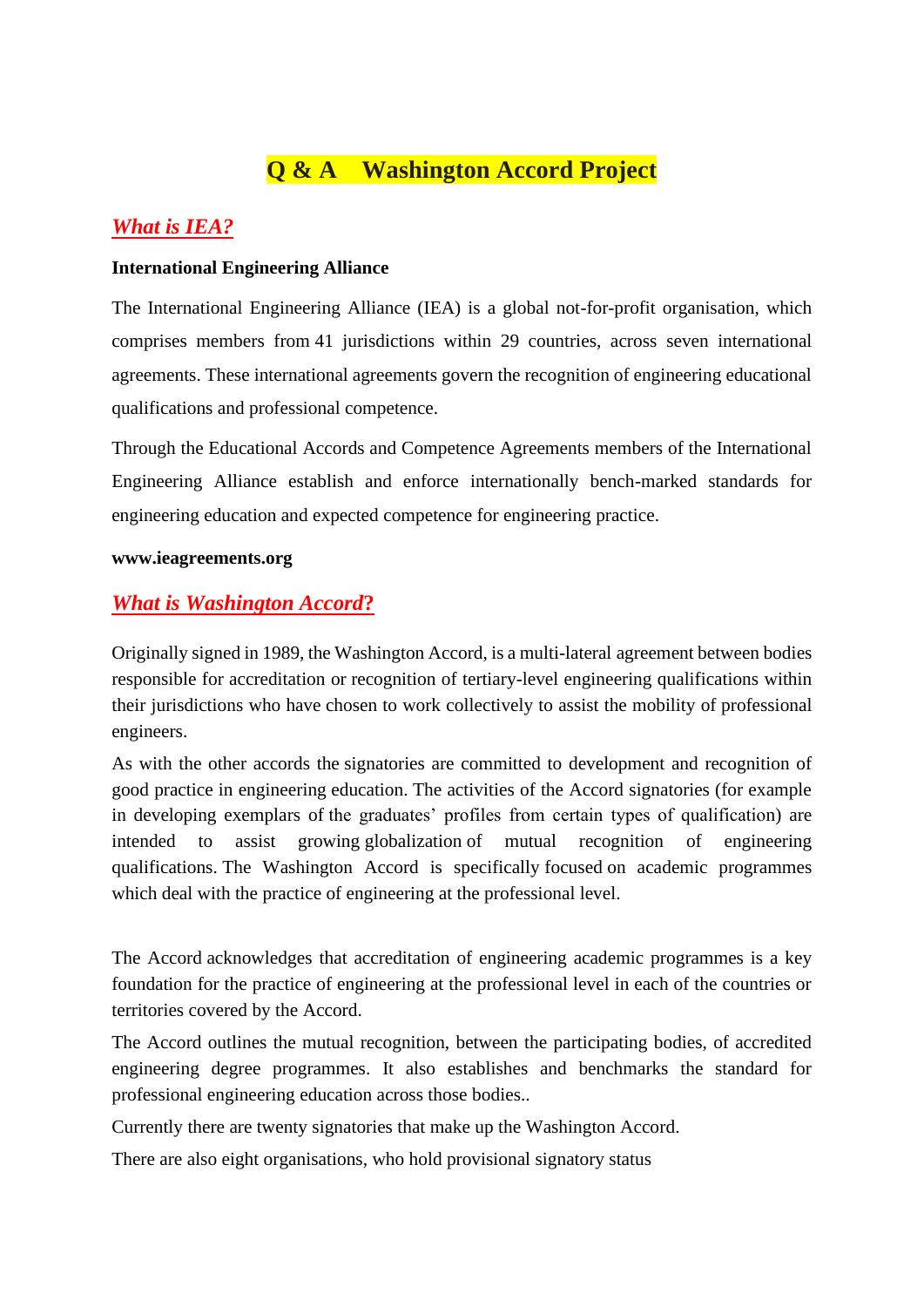#### **SIGNATORIES HAVE FULL RIGHTS OF PARTICIPATION IN THE ACCORD**

Qualifications accredited or recognized by other signatories are recognised by each signatory as being substantially equivalent to accredited or recognised qualifications within its own jurisdiction.

- **Korea** Represented by [Accreditation Board for Engineering Education of Korea \(ABEEK\)](http://www.abeek.or.kr/)  [\(2007\)](http://www.abeek.or.kr/)
- **Russia** Represented by [Association for Engineering Education of Russia \(AEER\) \(2012\)](http://www.ac-raee.ru/en/index.htm)
- **Malaysia** Represented by [Board of Engineers Malaysia \(BEM\) \(2009\)](http://www.bem.org.my/)
- **China** Represented by [China Association for Science and Technology \(CAST\) \(2016\)](http://english.cast.org.cn/)
- **South Africa** Represented by [Engineering Council South Africa \(ECSA\) \(1999\)](http://www.ecsa.co.za/)
- **New Zealand** Represented by [Engineering New Zealand \(EngNZ\) \(1989\)](http://www.engineeringnz.org/)
- **Australia** Represented by [Engineers Australia \(EA\) \(1989\)](http://www.engineersaustralia.org.au/)
- **Canada** Represented by [Engineers Canada \(EC\) \(1989\)](http://www.engineerscanada.ca/)
- **Ireland** Represented by [Engineers Ireland \(EI\) \(1989\)](https://www.ieagreements.org/accords/washington/signatories/www.engineersireland.ie)
- **Hong Kong China** Represented by [The Hong Kong Institution of Engineers \(HKIE\) \(1995\)](http://www.hkie.org.hk/)
- **Chinese Taipei** Represented by [Institute of Engineering Education Taiwan \(IEET\) \(2007\)](http://www.ieet.org.tw/en/)
- **Singapore** Represented by [Institution of Engineers Singapore \(IES\) \(2006\)](https://www.ies.org.sg/Accreditation/EAB10249)
- **Sri Lanka** Represented by [Institution of Engineers Sri Lanka \(IESL\) \(2014\)](http://www.iesl.lk/)
- **Japan** Represented by [JABEE \(2005\)](http://www.jabee.org/en/)
- **India** Represented by [National Board of Accreditation \(NBA\) \(2014\)](http://www.nbaind.org/)
- **United States** Represented by [Accreditation Board for Engineering and Technology](http://www.abet.org/)  [\(ABET\)](http://www.abet.org/) (1989)
- **Turkey** Represented by [Association for Evaluation and Accreditation of Engineering](http://www.mudek.org.tr/en/hak/kisaca.shtm)  [Programs \(MÜDEK\) \(2011\)](http://www.mudek.org.tr/en/hak/kisaca.shtm)
- **United Kingdom** Represented by [Engineering Council United Kingdom \(ECUK\) \(1989\)](http://www.engc.org.uk/)
- **Costa Rica** Represented by [Colegio Federado de Ingenieros y de Arquitectos de Costa Rica](http://www.cfia.or.cr/)  [\(CFIA\) \(2020\)](http://www.cfia.or.cr/)
- **Pakistan** Represented by [Pakistan Engineering Council \(PEC\) \(2017\)](http://www.pec.org.pk/)
- **Peru** Represented by [Instituto de Calidad y Acreditacion de Programas de Computacion,](http://icacit.org.pe/web/eng/)  [Ingenieria y Tecnologia \(ICACIT\) \(2018\)](http://icacit.org.pe/web/eng/)

#### **PROVISIONAL SIGNATORIES ARE RECOGNISED AS HAVING APPROPRIATE SYSTEMS AND PROCESSES IN PLACE TO DEVELOP TOWARDS BECOMING A FULL SIGNATORY**

- **Chile** Represented by [Agencia Acreditadora Colegio De Ingenieros De Chile S A](http://acreditaci.cl/?lang=en)  [\(ACREDITA CI\)P](http://acreditaci.cl/?lang=en)rovisional Status Approved in 2018.
- **Thailand** Represented by [Council of Engineers Thailand \(COET\)P](http://www.coe.or.th/coe-2/eng/main/appMain.php)rovisional Status Approved in 2019.
- **Bangladesh** Represented by [The Institution of Engineers Bangladesh \(IEB\)P](http://www.baetebangladesh.org/)rovisional Status Approved in 2016.
- **Mexico** Represented by [Consejo de Acreditación de la Enseñanza de la Ingeniería](http://cacei.org.mx/)  [\(CACEI\)P](http://cacei.org.mx/)rovisional Status Approved in 2016.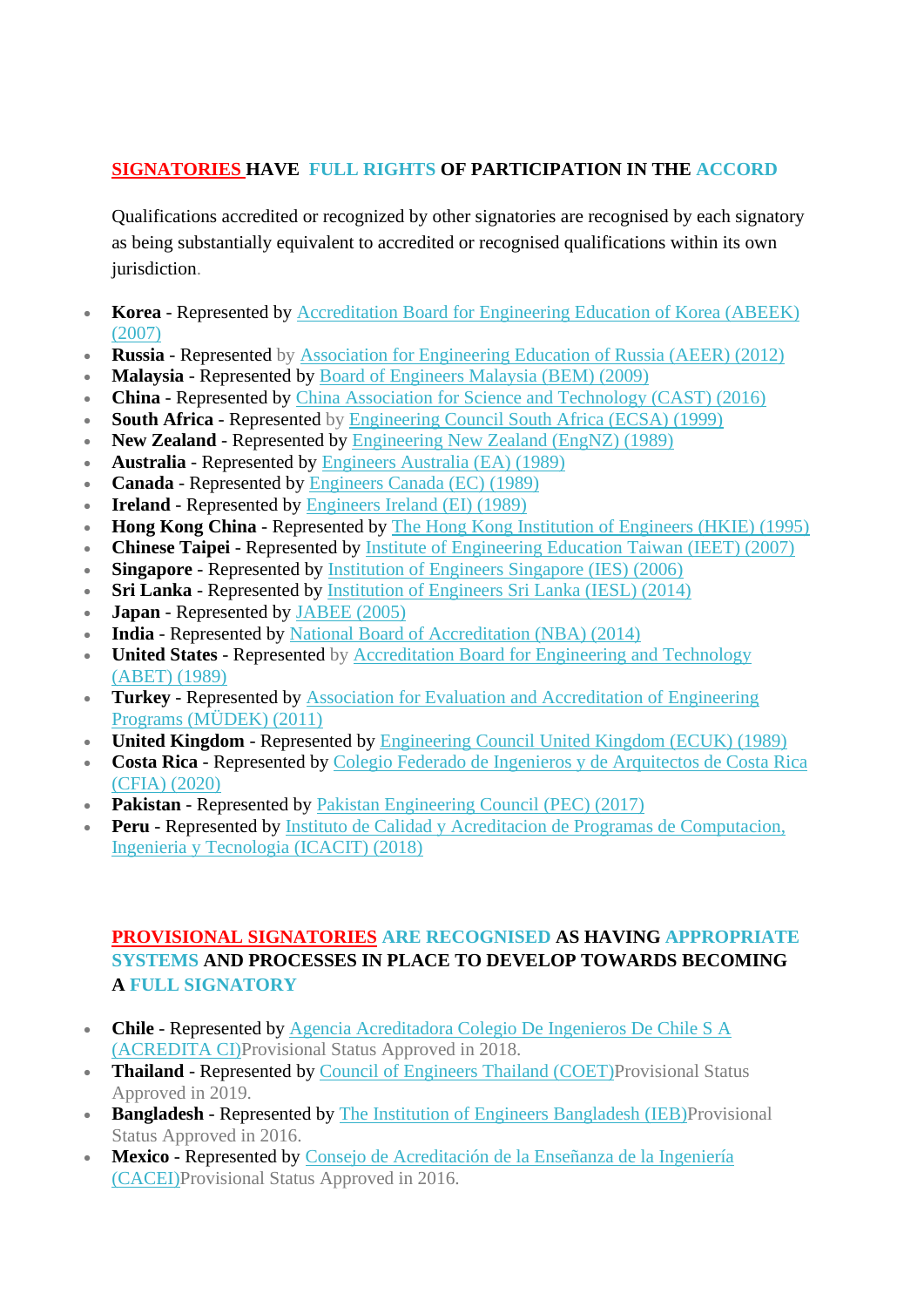- **Philippines** Represented by *[Philippine Technological Council \(PTC\)P](http://www.ptc.org.ph/)rovisional Status* Approved in 2016.
- **Myanmar** Represented by [Myanmar Engineering Council \(MEngC\)P](http://www.myanmarengc.org/)rovisional Status Approved in 2019.
- **Indonesia** Represented by **Indonesian Accreditation Board for Engineering Education** [\(IABEE\)P](https://iabee.or.id/)rovisional Status Approved in 2019.

#### **THE SYDNEY ACCORD IS AN INTERNATIONAL AGREEMENTBETWEEN BODIES RESPONSIBLE FOR ACCREDITING ENGINEERING TECHNOLOGY ACADEMIC PROGRAMMES.**

The Sydney Accord was signed in June 2001, by seven founding signatories representing; Australia, Canada, Hong Kong, Ireland, New Zealand, United Kingdom and South Africa.

As with the other Accords the signatories are committed to development and recognition of good practice in engineering education. The Sydney Accord is specifically focused on academic programmes dealing with engineering technology.

The Accord acknowledges that accreditation of these academic programmes is a key foundation for the practice of engineering technology in each of the countries or territories covered by the Accord.

It recognises the importance of the roles engineering technologists as part of a wider engineering team. Even though the term engineering technologist is used throughout, it is mindful that these are often termed differently within the specific jurisdictions. It also includes roles such as; certified or applied science technologists, which may also be called associate or incorporated engineers.

Currently there are eleven signatories that make up the Sydney Accord.

There are also two organisations, who hold provisional signatory status.

#### **THE DUBLIN ACCORD IS AN INTERNATIONAL AGREEMENT ESTABLISHING THE REQUIRED EDUCATIONAL BASE FOR ENGINEERING TECHNICIANS.**

The Dublin Accord was signed in May 2002, by the founding signatories representing; Canada, United Kingdom, Republic of Ireland and South Africa. The agreement established mutual recognition of the qualifications which underpin the granting of Engineering Technician titles.

As with the other Accords the signatories are committed to development and recognition of good practice in engineering education. The Dublin Accord is specifically focused on the mutual recognition of academic programmes/qualifications that underpin the educational base for Engineering Technicians.